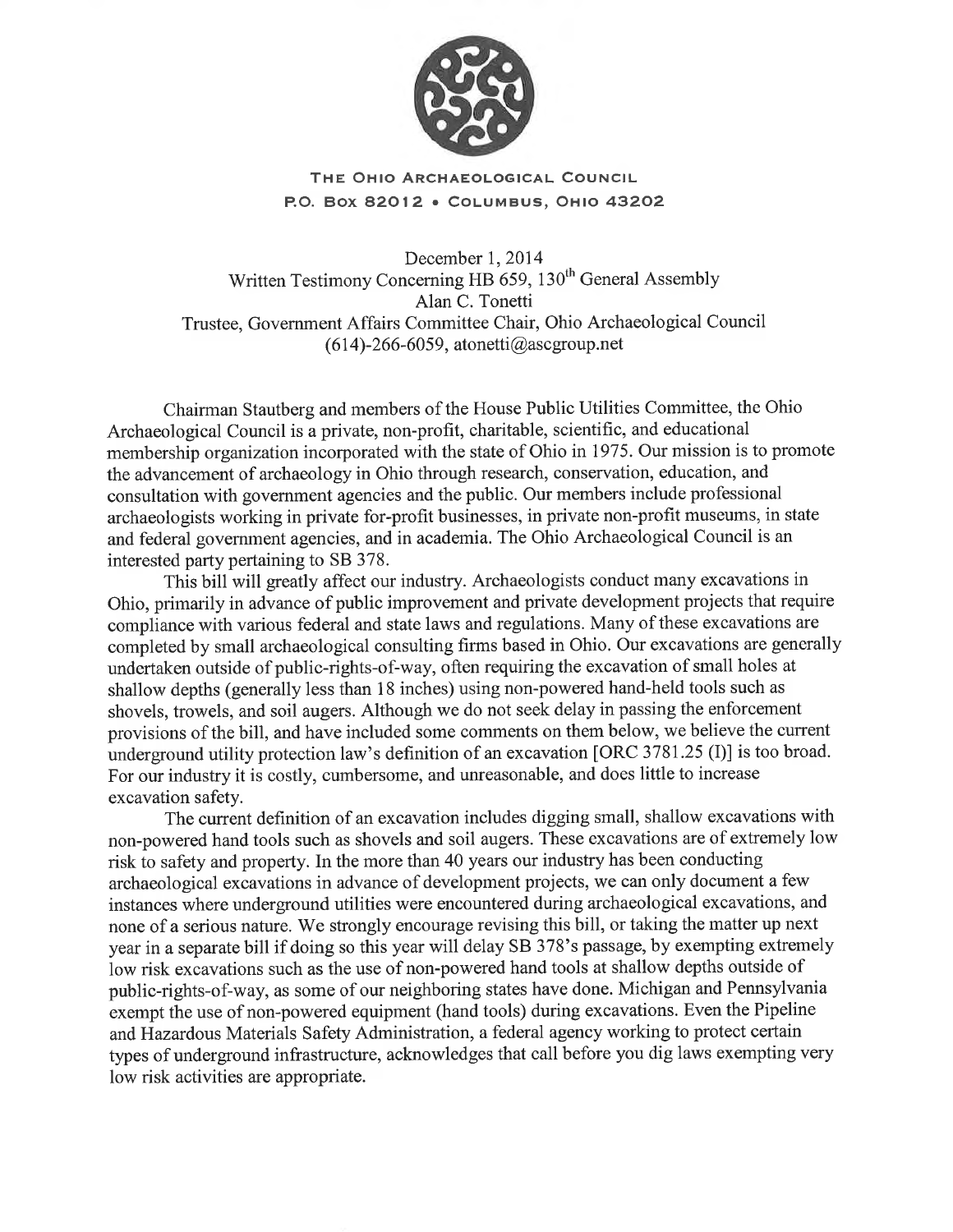Recently, one of our member firms located in central Ohio wrote about Ohio's call before you did process. We think it accurately reflects many of our concerns:

> Before the requirement to mark the proposed excavation area and/or have an on-site meeting, the process typically took no more than 1 hour per project (get map, figure out cross roads, call or enter through the Newtin online system, log responses, make copy of dig ticket for field paperwork box, etc.). Now, not only do we go through the process of figuring out what we need to tell OUPS when we call, but we also have to drive to the site to mark the project area. The time it takes to do that depends on where in the state of Ohio the project is and how big the area to mark is. I have budgeted up to 10 hours for the trip when the project area is in the farthest corner of the state.

When we first learned of the new requirements, we were doing the on-site meetings because we thought that was what we were supposed to do. Now we just go mark the area (centerline or boundaries) with white spray paint and/or stakes with white flagging tape because one of the call center representatives told us we could do that instead of trying to arrange a meeting. The meetings were a huge annoyance because people didn't show up and no one seemed to know what the point was when they did show up.

The increase in level of effort is anywhere from  $3x$  to  $10x$ , depending on where the project is, how big/complex the area is, and how competent the call center representative is. That is a huge increase when you are trying to be competitive, especially if other firms don't follow the call before you dig process.

This requirement is detrimental to environmental consulting companies, especially small ones. If we didn't have to go out and mark, we would have no problem calling in our dig tickets like we did before – that cost was typically minimal in the grander scheme of the project. The call before you dig process now costs real money and can negatively impact our ability to be competitive on low bid projects. Regarding being able to dig more safely, it has made no difference.

Ohio's call before you dig law should require that *reasonable* precautions be taken before and during moderate and high risk excavation activities, including all excavations using power tools, based on reliable industry-specific incident data, not speculation. Extremely low risk excavations such as the use of non-powered hand tools at shallow depths outside public rightsof-way should be exempt. The approach taken in Ohio with respect to extremely low risk excavation is a classic example of a costly and unnecessary solution in search of a problem,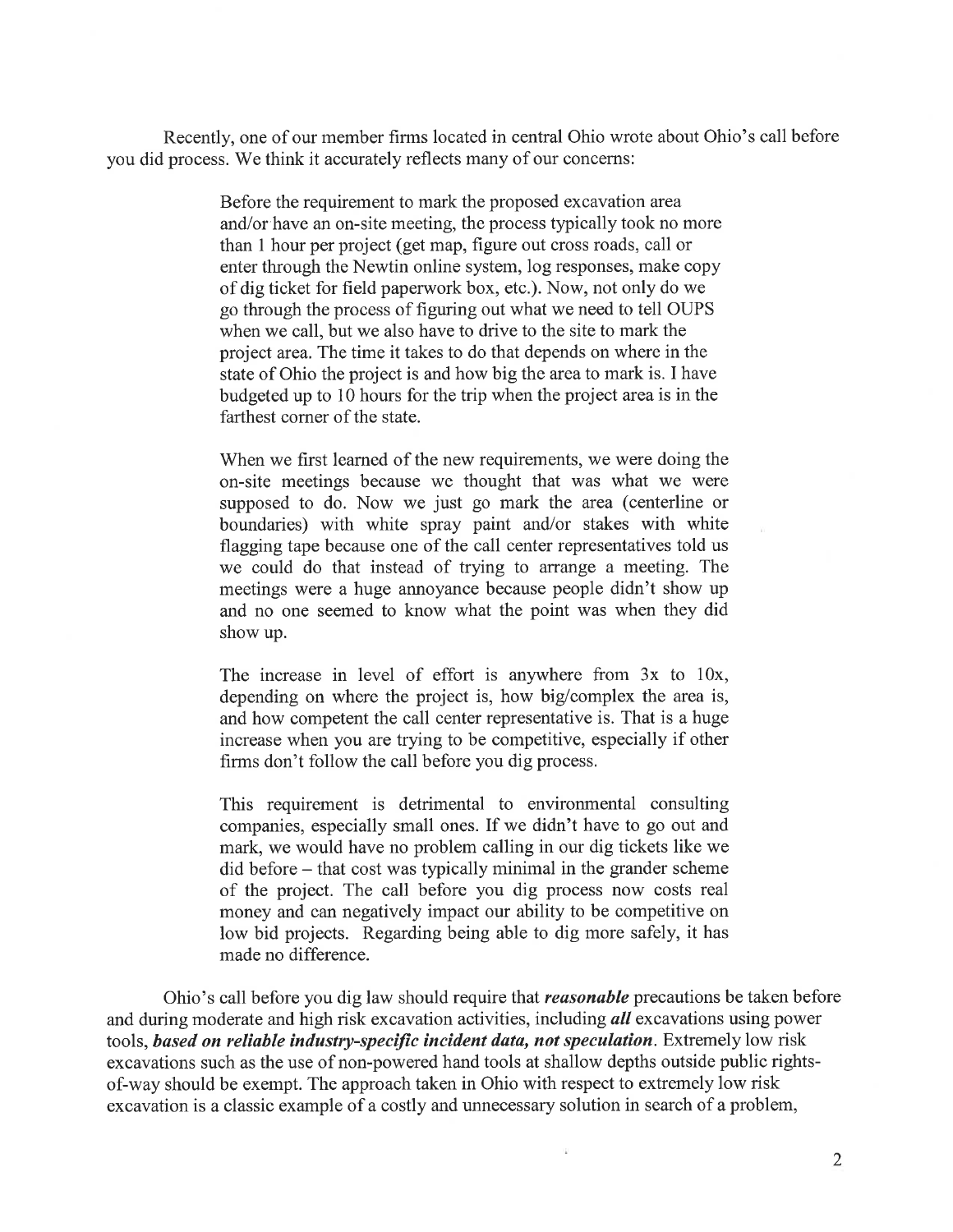where one size does not fit all.

With regard to the proposed enforcement provisions of HB 659, we make the following comments:

- Although it is our understanding that these enforcement provisions do not apply to  $\bullet$ individual homeowners, the bill should clearly state that this is the case.
- 4913.05 (A). The bill should define "aggrieved" to prevent frivolous complaints being  $\bullet$ filed.
- 4913.05 (B). The complaint should require explanation of how the complainant has been  $\bullet$ aggrieved.
- 4913.09 (A). The PUCO's authority should be expanded to include whether the complainant has been aggrieved.
- There are sections [e.g., 4913.13, 4913.15 (B), 4913.16 (A), 4913.16 (C), 4913.17 (B),  $\bullet$ 4913.171, 4913.19 (A), 4913.23, 4913.25 (D)] where time frames for actions by the PUCO or the UTC are not specified. Time limits for taking such actions should be included. The open-endedness for completing such actions does little to promote safety.
- 4913.151 (A) (2). In determining a penalty or fine recommendation, the UTC should also  $\bullet$ consider how the complainant was aggrieved.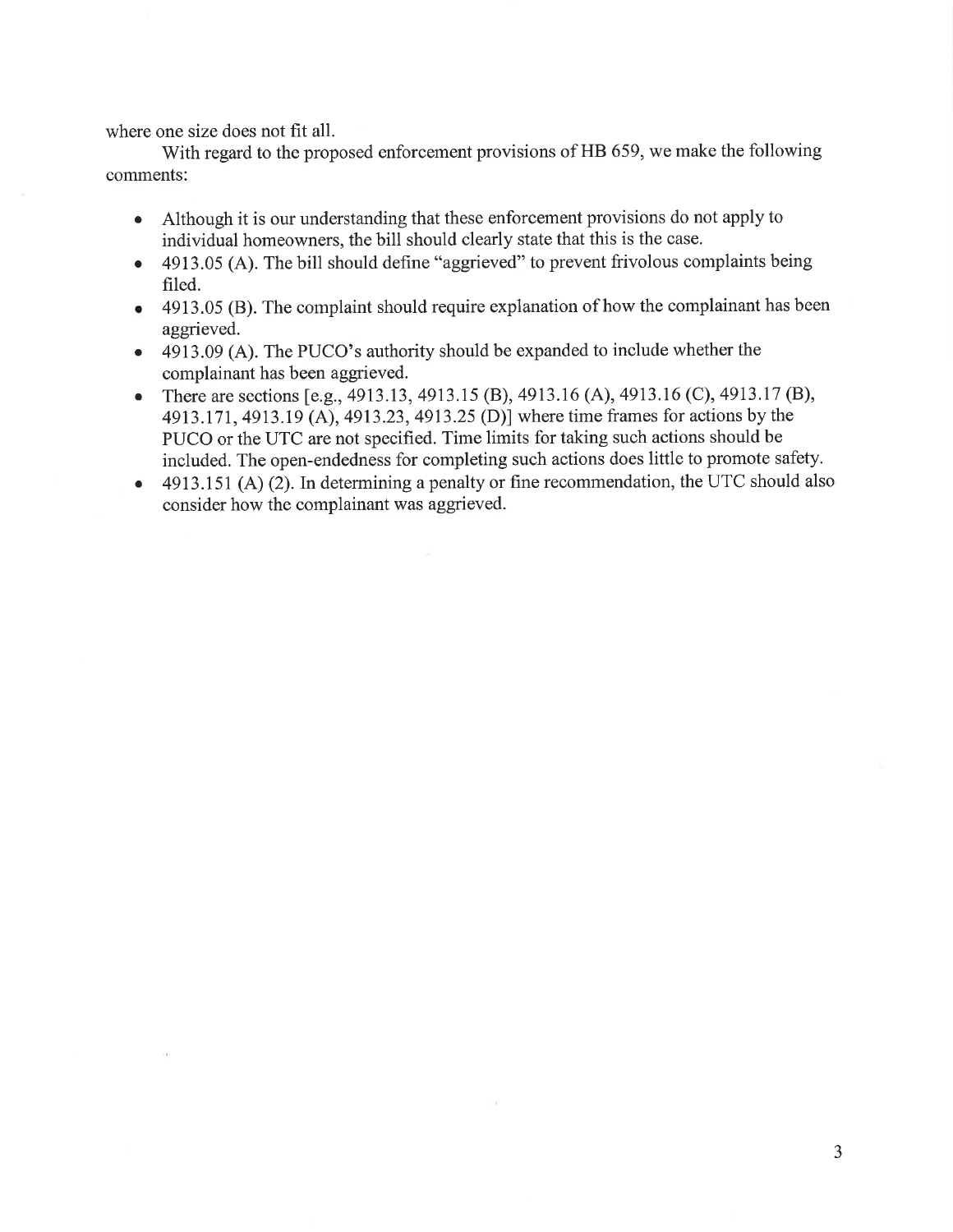Shawn M. Lyon Vice President, Operations



**Marathon Pipe Line LLC** 

November 21, 2014

The Honorable Bill Seitz, Chairman Chairman, Senate Public Utilities Committee Ohio Statehouse, Ohio Senate 1 Capitol Square Columbus, Ohio 43215

539 South Main Street Findlay, OH 45840 Direct No. 419/421-4002 Main No. 419/422-2121 Fax 419/421-3125

Dear Chairman Seitz:

On behalf of Marathon Pipe Line, I wish to express support for Senate Bill 378 sponsored by Senator Bill Coley. Marathon Pipe Line is headquartered in Findlay, Ohio, and operates approximately 6,000 miles of underground pipeline in 14 states mainly in the South and throughout the Midwest. Marathon transports crude oil and petroleum products to and from terminals, refineries and to other pipelines. The company safely delivers by pipeline an average of 120 million gallons of crude oil and petroleum products daily. In Ohio, Marathon operates over 800 miles of hazardous liquid and highly volatile liquid transmission pipelines and hundreds of miles of pipe associated with pipeline stations, terminals, and a refinery. Additionally, Marathon is poised to invest millions of dollars in Ohio by developing the underground infrastructure required to meet the State's and the Region's energy needs.

With regard to Ohio's damage prevention laws, Marathon Pipe Line is both a utility and an excavator as we place and respond to one-calls, as well as complete excavations. We are abundantly aware of the obligations that the current one-call requirements entail and have unfortunately seen firsthand the damage that can result from failure to comply with these statutory obligations. Failures to call, mark, and or excavate prudently, in addition to having exemptions from participating in the one call process, have all contributed to damages to our facilities. Moreover, Ohio's current one call laws lack any enforcement provisions which would hold violators of damage prevention laws accountable for their behavior.

SB 378, as introduced, is a good first step in eliminating this statutory deficiency by establishing enforcement provisions and naming an enforcement authority, the Public Utilities Commission. The ultimate goal of enforcement is to change behavior as violations of the statutory requirements which do not result in damages or injuries are only governed by chance. Each violation has the potential to be or become a catastrophic event for utilities, workers, excavators, and the general public. Marathon Pipe Line, along with other stakeholders, recognizes that there will be additional work required to meet the Department of Transportation Pipeline and Hazardous Materials Safety Administration's expectations for an effective state damage prevention program. However, SB 378 addresses significant issues and represents progress toward protecting all those who live and work in Ohio.

Senator Coley's efforts to develop a broad coalition of support from many stakeholder groups are evident in the as-introduced version of SB 378. Marathon Pipe Line respectfully requests that you and the members of Senate Public Utilities Committee return a favorable report on SB 378.

Sincerely,

Shawn M. Lyor

**Vice President, Operations** Marathon Pipe Line LLC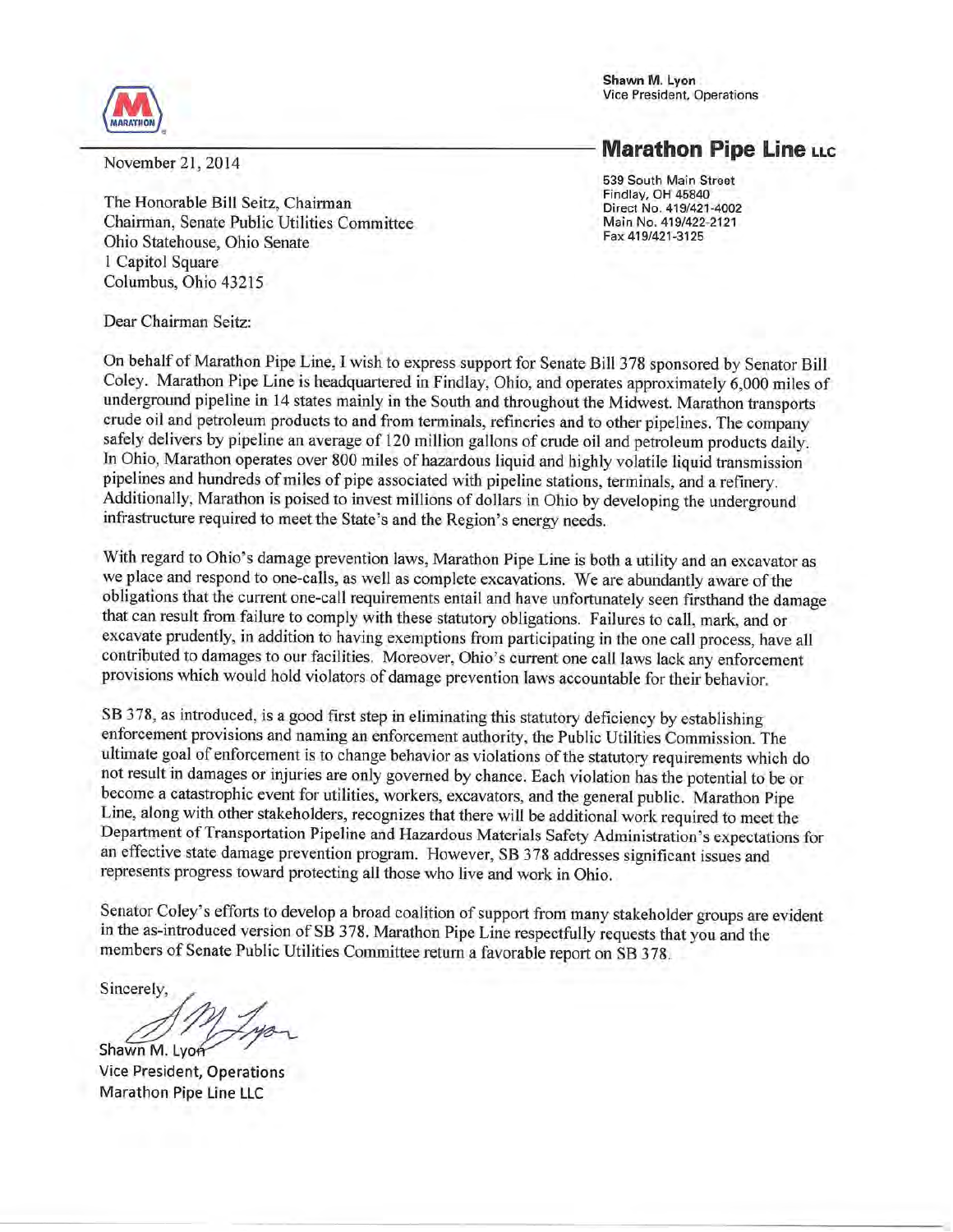

# **AMERICAN PETROLEUM INSTITUTE**

December 2, 2014

The Honorable Peter Stautberg Chairman, House Public Utilities Committee Ohio House of Representatives 77 S. High Street, 11<sup>th</sup> Floor Columbus, Ohio 43215

Dear Chairman Stautberg:

On behalf of the members of the American Petroleum Institute (API) Ohio, I wish to express support for the as introduced version of House Bill 659 sponsored by State Representative Robert Sprague. API Ohio is a state affiliate office of the American Petroleum Institute (API), a national trade association representing over 600 members companies involved in all aspects of the oil and natural gas industry. API's members include producers, refiners, suppliers, pipeline operators, and marine transporters, as well as service and supply companies and contractors that support all segments of the industry.

API Ohio members operate tens of thousands of miles of pipeline throughout Ohio and their underground assets continue to grow as these companies invest billions of dollars in new infrastructure due to the development of Ohio's shale resources. Consequently, our industry is a strong supporter of Ohio's 811 Call Before You Dig law which protects Ohioans from potentially life threatening incidents caused by companies, governments or others hitting oil and natural gas pipelines, as well as electric, water, sewer, cable, or phone lines when they excavate or otherwise dig, drill or bore underground. Nevertheless, Ohio is just one of two states currently lacking the ability to hold violators accountable for failing to comply with existing call before you dig statutory obligations.

HB 659 seeks to close this long, overdue regulatory gap, by establishing an enforcement mechanism for Ohio's 25-year old one-call law requiring: (1) utilities to be members of a statutorily recognized one-call center; (2) onecall centers providing utilities notice of excavations; (3) designers and developers participating in the one-call process and considering the location of current facilities in new design; (4) excavators calling at least two days prior to the proposed excavation; (5) utilities marking the location of their underground assets; and (6) reporting any damage to a utility owner immediately.

We applaud Representative Sprague's efforts to work with a diverse group of stakeholders to achieve the delicate compromise reflected in the as introduced version of HB 659 in order to create a safer Ohio, and accordingly, we respectfully urge you and members of House Public Utilities Committee to favorably report this legislation.

Sincerely,

**Chris Zeigler Executive Director** 

CZ/chp

cc: Members of House Public Utilities Committee Speaker William Batchelder The Honorable Robert Sprague Majority Caucus Policy Director Heather Mann Majority Caucus Policy Aide Lisa Griffin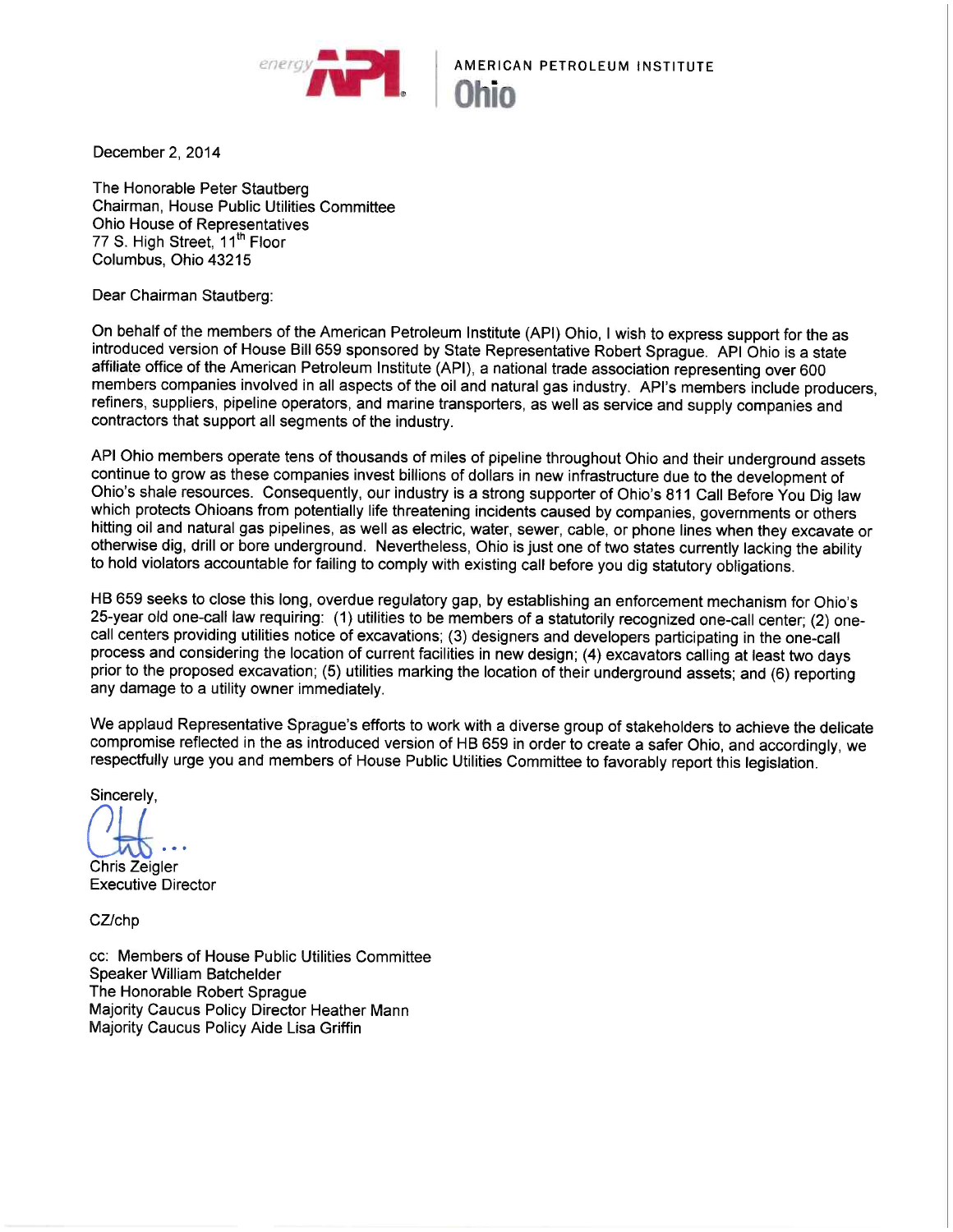

## **Ohio Gas Association Jimmy Stewart, President December 2, 2014 Proponent Testimony – H.B. 659 (Representative Sprague)**

Chairman Stautberg, Vice-Chair Roegner, Ranking Member Williams and members of the House Public Utilities Committee, my name is Jimmy Stewart and I am the President of the Ohio Gas Association (OGA). Thank you for the opportunity to testify today in support of H.B. 659 which would establish "enforcement" provisions relative to Ohio's underground utility damage prevention laws.

The Ohio Gas Association is a natural gas trade organization which represents more than 30 local distribution companies and cooperatives, many other affiliated members, and the vast majority of intra and inter-state gas transmission companies in Ohio. Collectively, OGA members serve more than 3.6 million Ohio customers and maintain and manage over 50,000 miles of distribution and transmission pipeline throughout the state.

As President of the OGA, I am responsible for promoting and supporting laws, regulations and programs that will enhance and improve safety for the natural gas industry. That is why I am proud to support H.B. 659 which will place into law the most significant improvements to excavation practices on underground infrastructure and public safety in more than two decades.

For the last two and a half years I have participated in the Ohio Underground Damage Prevention Coalition (OUDPC). This group is comprised of dozens of statewide stakeholders, roughly split between contractors and utilities. This group contributed a great deal towards the contents of H.B. 458 (129th - Sprague) which passed the Legislature back in 2012, and was an important step towards modernizing Ohio's damage prevention laws. Similarly, the OUDPC has worked to suggest content for H.B. 659 – providing guidance as to the most robust enforcement mechanism that could be established in Ohio law and still be supported by such a large group of diverse stakeholders. As such, the provisions included in this legislation are the product of debate and discussion among well intended parties to get to compromises that will significantly improve public safety in Ohio. Further, it is important to note that in developing H.B. 659 the Pipeline & Hazardous Materials Safety Administration (PHMSA), which is part of the United States Department of Transportation, participated in nearly all of the OUDPC meetings as well as at least one of the Interested Party meetings. PHMSA has made it clear that Ohio is one of a minority of states that has not passed enforcement legislation and that they will take steps to force compliance upon Ohio if we do not act ourselves.

Today, while Ohio maintains clear statutes regarding the roles of excavators and utilities when it comes to underground excavation practices, there is no mechanism to enforce these laws. This is as if Ohio had an array of traffic laws, but no means to write a ticket for someone who is driving over the legal speed limit. H.B. 659 corrects this deficiency.

H.B. 659 establishes the Public Utilities Commission of Ohio as the "Enforcement Agent" for alleged violations of Ohio's damage prevention laws. The PUCO is uniquely suited for this role as it already administers similar programs. The intent of the legislation, however, is for the enforcement process to be, at least partially, industry driven. Therefore an enforcement body called the Underground Technical Committee (UTC) is created. While the UTC will be affiliated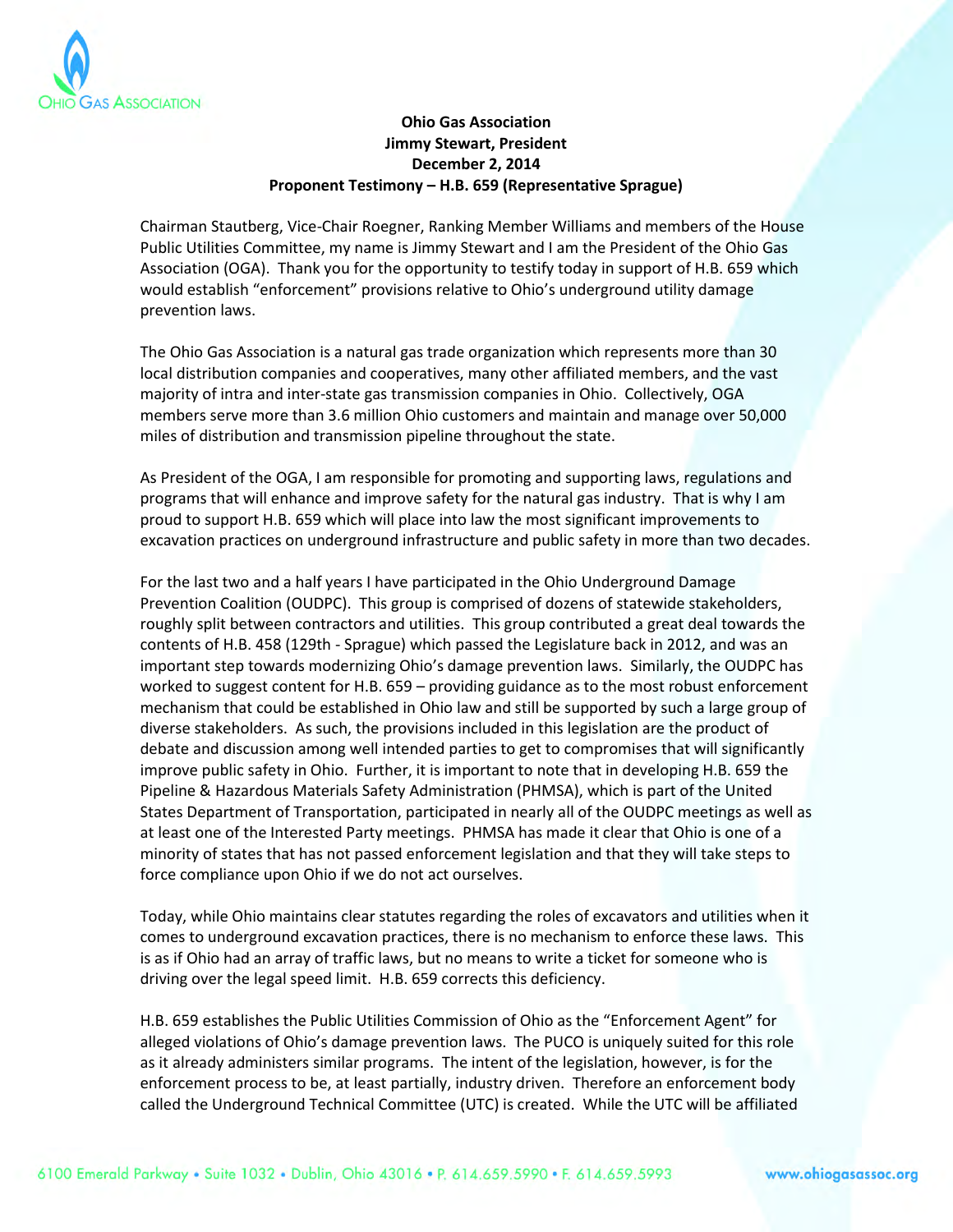

with and an adjunct to the PUCO, the legislation intends for the initial UTC process to be separate and distinct from the traditional PUCO rate case/ratemaking process.

Ohio's UTC, which is modeled after several other industry led enforcement bodies created in other states, would include participants from a wide array of stakeholders including utilities/facility owners, contractors and the general public. Further, the legislation establishes that the UTC must meet regularly, can act only under certain conditions, must work collaboratively with the PUCO to establish rules and cannot determine civil liability more aptly decided by the court system.

The legislation also establishes a complaint driven process that accomplishes a couple very important things. First, it establishes a strong system of checks and balances between the UTC and PUCO in which the UTC is fully empowered in the front end, while affording the PUCO the final word at the conclusion of the process. This approach will allow the industries to "police" themselves while still affording full due process to a party (alleged violator or aggrieved party) that wishes to avail themselves of the PUCO hearing procedure. Second, the legislation is designed to target "bad actors". It is clear that most excavators in Ohio want to do their work safety. It is also clear that there are bad actors that would simply violate Ohio's damage laws in order to do work quickly. By establishing a process to weed out "persistent non-compliers", this legislation will make it harder for those who would intentionally bypass Ohio law.

H.B. 659 provides clear guidance for the UTC as to many considerations it must make prior to assigning a non-monetary penalty, fine or dismissing a case. It further limits the size of the fines that the UTC can assess for initial and subsequent violations or non-compliances with Ohio law. The legislation establishes how the UTC and PUCO administrative processes will be funded and creates a training and education fund for using the fines that are collected from the enforcement process.

Mr. Chairman and members of the committee, H.B. 659 will indeed create a new process inside of government. As other states have experienced, standing up an enforcement process is not easy. This stated, H.B. 659 creates an enforcement system that is modeled on other states that were able to achieve nearly unanimous support from utilities, contractors and other stakeholders. To the best of my knowledge, H.B. 659 enjoys that same type of support in Ohio – and it is important to act now so that we can make Ohio safer for our excavators, utility owners and the general public.

I ask for your support of H.B. 659 and I would be happy to answer any questions you may have at this time.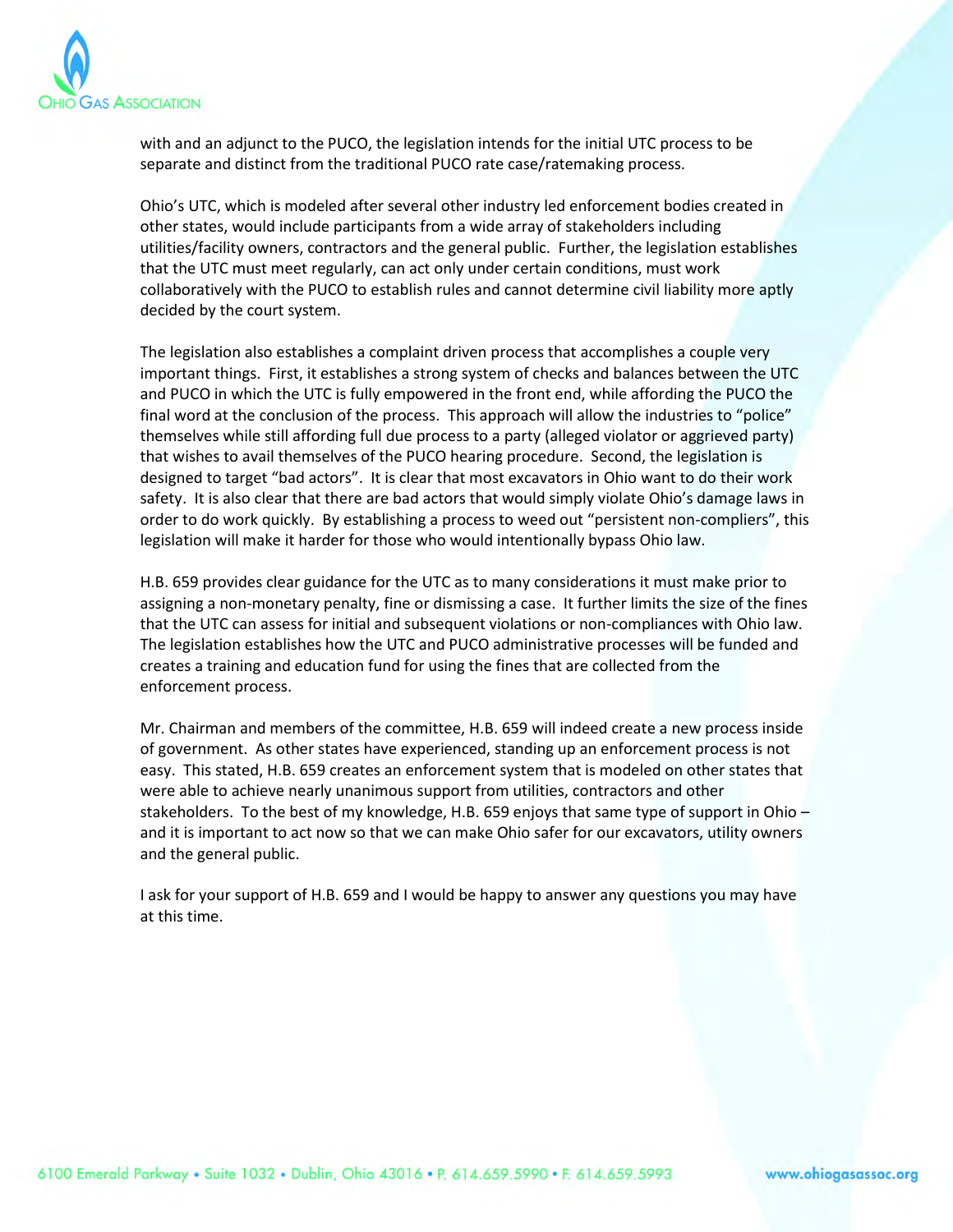

#### **Ohio Contractors Association**

1313 Dublin Road . P.O. Box 909 . Columbus, Ohio 43216 (614) 488-0724 · (800) 229-1388 · FAX (614) 488-0728 · www.ohiocontractors.org

# **HB 659 PROPONENT TESTIMONY**

# **HOUSE PUBLIC UTILITIES COMMITTEE** MARK POTNICK, DIRECTOR, LABOR RELATIONS & SAFETY AFFAIRS OHIO CONTRACTORS ASSOCIATION

### 12/2/2014

Chairman Stautberg and members of the Committee, the Ohio Contractors Association is submitting this testimony today in support of HB659.

The Ohio Contractors Association is a professional, state-wide trade association representing the Highway, Heavy and Utility Construction Industry. Our contractor member companies and their employees are at the critical point of service when underground construction operations intersect and interact with underground utility lines and facilities. Our member contractors expose, remove, upgrade, install and work around all types of underground utilities. Maintaining the safety of our workers and the public while protecting the integrity of underground facilities are our highest priorities when such work is part of our excavation projects.

The OCA is a founding member of Ohio's Underground Damage Prevention Coalition, formed nearly 4 years ago to improve our underground damage prevention laws. One of OCA's contractor members has co-chaired the coalition for nearly all of that time. I stood at Governor Kasich's side on December 20, 2012 as he signed House Bill 458, which increased public safety by enhancing communications and cooperation amongst stakeholders in the realm of underground utilities. At the time, it was the first improvement to Ohio's underground damage laws in more than two decades.

HB 458 did not improve all critical aspects of Ohio's underground damage prevention laws, but it was a good consensus effort to begin the process. At that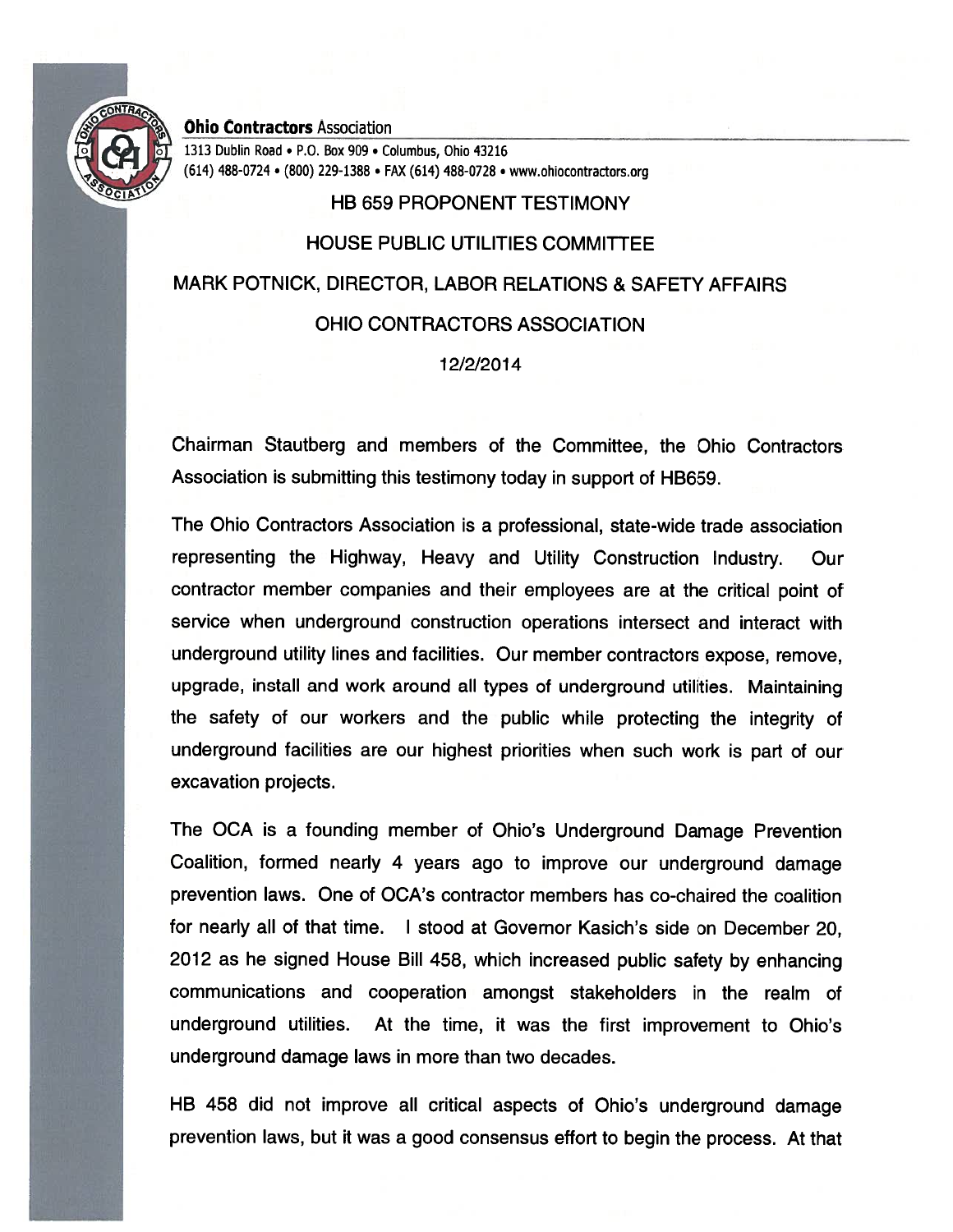time, the law's sponsors committed to return to the "drawing board" with us to make further improvements as warranted. Here we are!

For more than 35 years, I have heard representatives of the construction industry clamor for "teeth in the law". Our contractors know that if we fail to include at least basic enforcement provisions in the law, many will continue to take risks that ultimately result in damages, injury and in the worst instances, fatalities to workers and/or the public. The OCA and its contractor members have always supported enforcement of the basic provisions of the underground damage prevention laws: 1. Underground utility facility owners must be members of the utilities protection service; 2. Excavators must call the utilities protection service before they dig; 3. Owners must positively respond and mark the utilities in a timely fashion; 4. Excavators must wait the proper amount of time for marking before they proceed to dig; and, 5. Excavators must dig prudently and cautiously when encountering underground facilities.

The sponsors of HB 458 have kept their word. They returned to the table with us to craft the provisions of House Bill 659. It contains a good framework to begin enforcement of Ohio's underground damage prevention laws. Enforcement will bring greater compliance with the law, and ultimately improve safety in many of the basic, but most critical aspects of work involving underground utilities. HB659 is not the end all of laws for the underground utilities industry, but it is another positive step in the process of improving safety for Ohio's workers and citizens. The Ohio Contractors Association urges passage of House Bill 659.

Thank you.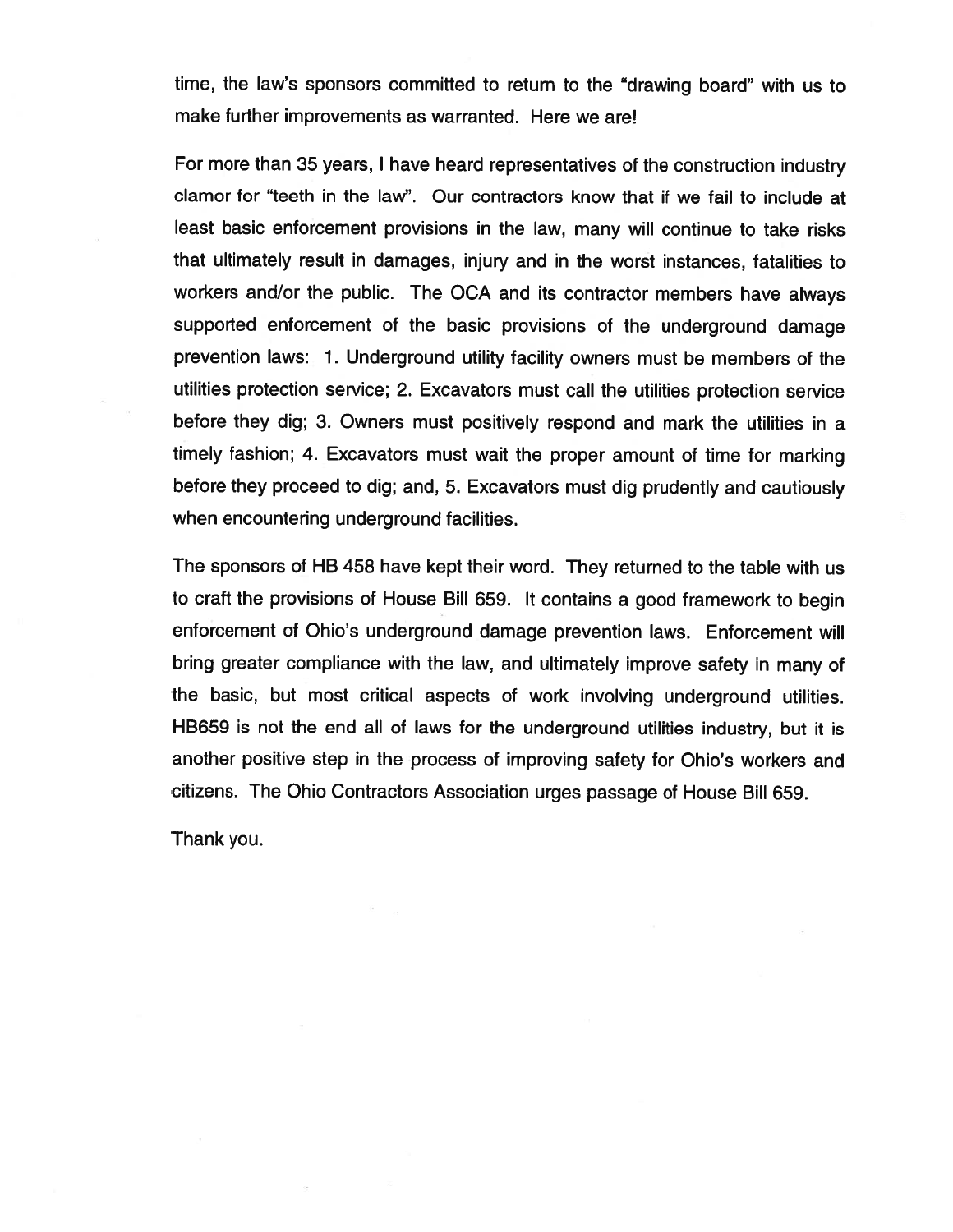

4740 Belmont Avenue • Youngstown, Ohio 44505 800-362-2764

November 28, 2014

The Honorable Peter Stautberg Chairman, Public Utilities Committee **Ohio House of Representatives** 77 S High St Columbus, Ohio 43215

RE: Interested Party Testimony - HB 659 (Representative Sprague)

Chairman Stautberg, Ranking Member Williams and Members of the Committee.

My name is Roger Lipscomb and, as the President/Executive Director of the Ohio Utilities Protection Service (O.U.P.S.), I am thankful for the opportunity to speak with you regarding HB 659.

O.U.P.S. is a member-driven, 501C(6) not-for-profit corporation that has, since 1972, served Ohio as the communications link between parties with a need to excavate and those parties who own and/or operate underground utility facilities. We are often referred to as "OUPS", "One-Call Center" or "Protection Service". Our membership is a diverse, multi-stakeholder one and includes utility companies, municipal/governmental entities, utility co-ops, excavation companies, contracting companies, engineering/design firms, contract locating firms and industry trade associations.

Since its inception 42 years ago, O.U.P.S. has developed and/or implemented multiple public education and awareness programs, materials and advertising campaigns designed to promote public safety by protecting Ohio's underground utility infrastructure. Our continual investment in advanced call center technologies has lead to an extremely efficient notification process. A process, that each year, within the State of Ohio, receives over one million excavation requests for markings (tickets) and distributes approximately seven million notices to facility owners/operators. O.U.P.S.' diverse membership, experience and position at the center of the process has allowed it to emerge as one of the primary damage prevention resources for the State of Ohio.

It is our belief and experience that education, awareness, communication, accountability and enforcement are the keys to public safety and damage prevention. Recognizing the importance of stakeholder involvement with regards to achieving these ideals, O.U.P.S., in February of 2011, hosted an industry wide, multi-stakeholder meeting to discuss a safer Ohio. We advocated and eventually facilitated the formation of the Ohio Underground Damage Prevention Coalition

The O.U.P.S. mission is to serve the customers' needs by providing a quality one call process to: protect the public; protect the underground infrastructure; protect the environment.

www.oups.org